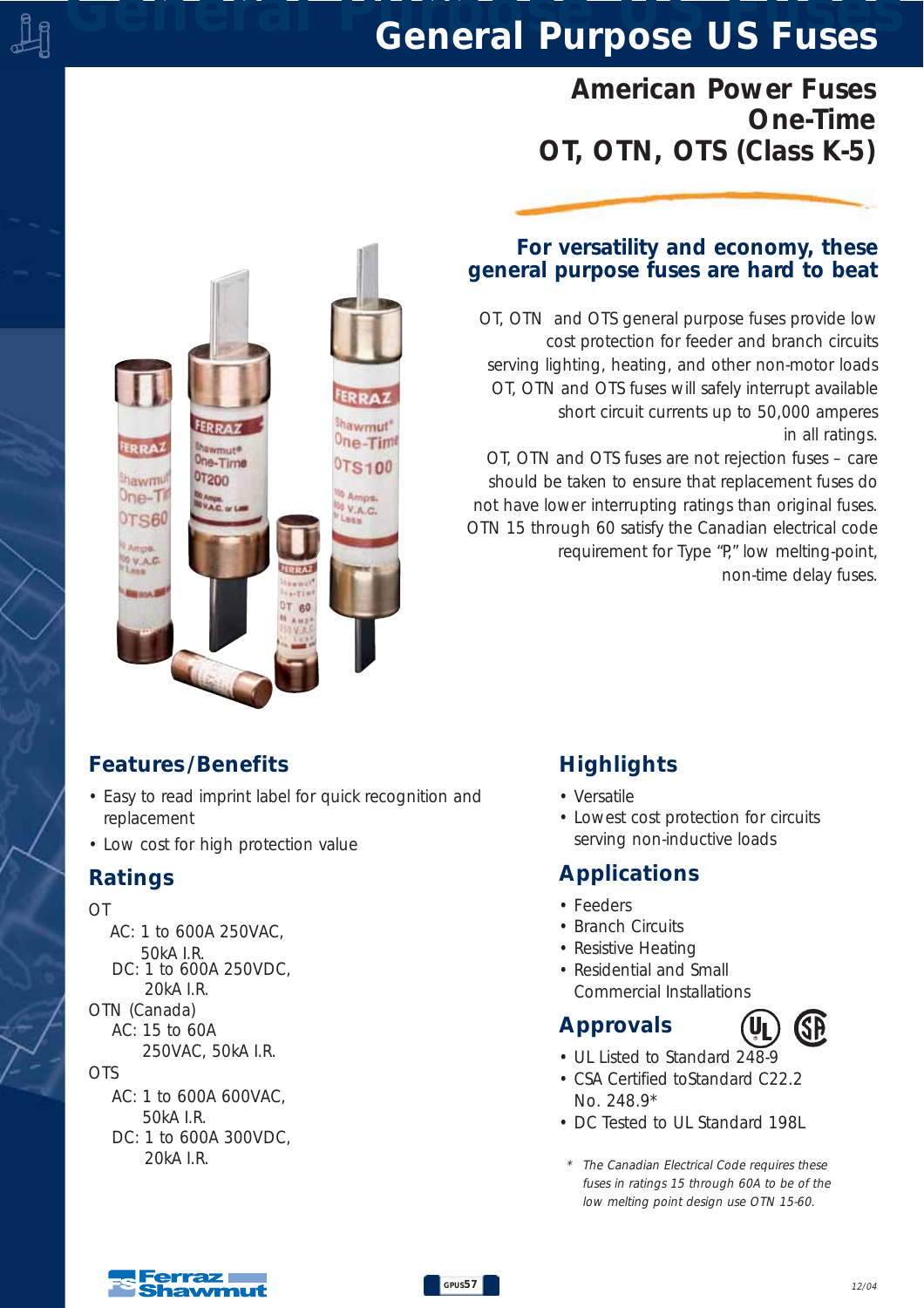# *General Purpose US Fuses General Purpose US Fuses*

*American Power Fuses One-Time OT, OTN, OTS (Class K-5)*

## *Standard Fuse Ampere Ratings*

| Ampere         | <b>Catalog Number</b> |                   | <b>Reference Number</b> |         | <b>Ampere</b> | <b>Catalog Number</b> |               | <b>Reference Number</b> |         |
|----------------|-----------------------|-------------------|-------------------------|---------|---------------|-----------------------|---------------|-------------------------|---------|
| Rating         | <b>250V</b>           | 600V              | <b>250V</b>             | 600V    | Rating        | <b>250V</b>           | 600V          | <b>250V</b>             | 600V    |
|                | OT <sub>1</sub>       | OTS1              | H218277                 | D215720 | 65            | OT65                  | OTS65         | V201889                 |         |
| $\overline{2}$ | OT <sub>2</sub>       | OTS <sub>2</sub>  | Y222523                 | L218280 | 70            | OT70                  | OTS70         | T211111                 | A222525 |
| 3              | OT <sub>3</sub>       | OTS3              | K201374                 | M219845 | 75            | OT <sub>75</sub>      | OTS75         | H211630                 | R223046 |
| 4              | OT <sub>4</sub>       | OTS4              | Q212143                 | Y200834 | 80            | OT <sub>80</sub>      | OTS80         | P212142                 | X200833 |
| 5              | OT <sub>5</sub>       | OTS <sub>5</sub>  | W214701                 | Y211115 | 90            | OT90                  | OTS90         | G212664                 | M201376 |
| 6              | OT <sub>6</sub>       | OTS6              | H216230                 | T212146 | 100           | OT100                 | OTS100        | Y215209                 | T213181 |
|                | OT <sub>7</sub>       | OTS7              | Z217763                 | R223506 | 110           | OT110                 | OTS110        | Z215716                 | L213680 |
| 8              | OT <sub>8</sub>       | OTS8              | J218278                 | W213183 | 125           | OT125                 | OTS125        | F216228                 | S214192 |
| 10             | OT <sub>10</sub>      | OTS <sub>10</sub> | X218796                 | K216232 | 150           | OT150                 | OTS150        | D216732                 | X214702 |
| 12             | OT12                  | OTS12             | H219312                 | H216736 | 175           | OT175                 | OTS175        | S217251                 | B215212 |
| 15             | OT <sub>15</sub>      | OTS15             | J219842                 | X217255 | 200           | OT200                 | OTS200        | X217761                 | C215719 |
| 20             | OT <sub>20</sub>      | OTS20             | P223044                 | Z218798 | 225           | OT225                 | OTS225        | G218276                 | J216231 |
| 25             | OT <sub>25</sub>      | OTS25             | V200831                 | L219315 | 250           | OT250                 | OTS250        | W218795                 | G216735 |
| 30             | OT30                  | OTS30             | W201890                 | B222526 | 300           | OT300                 | <b>OTS300</b> | G219311                 | W217254 |
| 35             | OT35                  | OTS35             | J211631                 | S223047 | 350           | OT350                 | OTS350        | H219841                 | A217764 |
| 40             | OT40                  | OTS40             | H212665                 | N201377 | 400           | OT400                 | OTS400        | X222522                 | K218279 |
| 45             | OT <sub>45</sub>      | OTS45             | K213679                 | Z201893 | 450           | OT450                 | OTS450        | N223043                 | Y218797 |
| 50             | OT50                  | OTS50             | A215211                 | M211634 | 500           | OT500                 | OTS500        | T200830                 | K219314 |
| 60             | OT60                  | OTS60             | F216734                 | L212668 | 600           | OT600                 | OTS600        | J201373                 | L219844 |

*OTN 15 to 60A: consult us.*



*61-600A*

A



*GPUS58*

#### *Recommended Fuse Blocks With Box Connectors For One-Time Class K-5 Fuses*

| <b>Fuse</b>   | <b>Catalog Number</b> |       | <b>Ref.Number</b><br>250 V |         |  |  |
|---------------|-----------------------|-------|----------------------------|---------|--|--|
| <b>Ampere</b> | 250                   | 'V    |                            |         |  |  |
| Rating        | $1$ Pole<br>3 Pole    |       | 1 Pole                     | 3 Pole  |  |  |
| $0 - 30$      | 20306                 | 20308 | 7212381                    | F215446 |  |  |
| $31 - 60$     | 20606                 | 20608 | N211865                    | C214431 |  |  |
| $61-100$      | 21036                 | 21038 | S201105                    | O211867 |  |  |
| 101-200       | 22001                 | 22003 | Y213415                    | F214433 |  |  |
| $201 - 400$   | 24001                 | 24003 | T219046                    |         |  |  |
| 401-600       | 2631                  | 2633  | F214434                    | K215450 |  |  |

| <b>Fuse</b> |        | <b>Catalog Number</b> | <b>Ref.Number</b><br>600 V |         |  |  |  |  |
|-------------|--------|-----------------------|----------------------------|---------|--|--|--|--|
| Ampere      |        | 600 V                 |                            |         |  |  |  |  |
| Rating      | 1 Pole | 3 Pole                | 1 Pole                     | 3 Pole  |  |  |  |  |
| $0 - 30$    | 60306  | 60308                 | V211871                    | X213920 |  |  |  |  |
| $31 - 60$   | 60606  | 60608                 | X211873                    | Z213922 |  |  |  |  |
| 61-100      | 61036  | 61038                 | K201627                    | S211363 |  |  |  |  |
| 101-200     | 62001  | 62003                 | M212393                    | H213424 |  |  |  |  |
| $201 - 400$ | 64001  | 64003                 | H218530                    | T219575 |  |  |  |  |
| 401-600     | 6631   | 6633                  | Z216475                    | W217507 |  |  |  |  |

*A variety of pole configurations and termination provisions is available. Refer to the fuse block section of this catalog for details.*

# *Dimensions*

| Ampere                | A              |     | B          |    | C    |    | D              |    | E         |    |
|-----------------------|----------------|-----|------------|----|------|----|----------------|----|-----------|----|
| Rating                | In.            | mm  | In.        | mm | In.  | mm | In.            | mm | In.       | mm |
| 250V-OT, OTN FUSES    |                |     |            |    |      |    |                |    |           |    |
| $0 - 30$              | $\mathfrak{D}$ | 51  | 9/16       | 14 |      |    |                |    |           |    |
| $31 - 60$             | 3              | 76  | 13/16      | 21 |      |    |                |    |           |    |
| 61-100                | $5 - 7/8$      | 149 | $1 - 1/16$ | 27 | 1/8  | 3  | 3/4            | 19 |           | 25 |
| 101-200               | $7 - 1/8$      | 181 | $1-9/16$   | 40 | 3/16 | 5  | $1 - 1/8$      | 28 | $1 - 3/8$ | 35 |
| $201 - 400$           | $8 - 5/8$      | 219 | $2 - 1/16$ | 53 | 1/4  | 6  | $1 - 5/8$      | 41 | $1 - 7/8$ | 48 |
| 401-600               | $10-3/8$       | 264 | $2 - 9/16$ | 66 | 1/4  | 6  | $\mathfrak{D}$ | 51 | $2 - 1/4$ | 57 |
| <b>600V-OTS FUSES</b> |                |     |            |    |      |    |                |    |           |    |
| $0 - 30$              | 5              | 127 | 13/16      | 21 |      |    |                |    |           |    |
| $31 - 60$             | $5-1/2$        | 139 | $1 - 1/16$ | 27 |      |    |                |    |           |    |
| 61-100                | $7 - 7/8$      | 200 | $1 - 5/16$ | 34 | 1/8  | 3  | 3/4            | 19 |           | 25 |
| 101-200               | $9 - 5/8$      | 244 | $1-13/16$  | 46 | 3/16 | 5  | $1 - 1/8$      | 28 | $1 - 3/8$ | 35 |
| $201 - 400$           | $11 - 5/8$     | 295 | $2 - 9/16$ | 66 | 1/4  | 6  | $1 - 5/8$      | 41 | $1 - 7/8$ | 48 |
| 401-600               | $13 - 3/8$     | 340 | $3 - 1/8$  | 80 | 1/4  | 6  | $\overline{2}$ | 51 | $2 - 1/4$ | 57 |